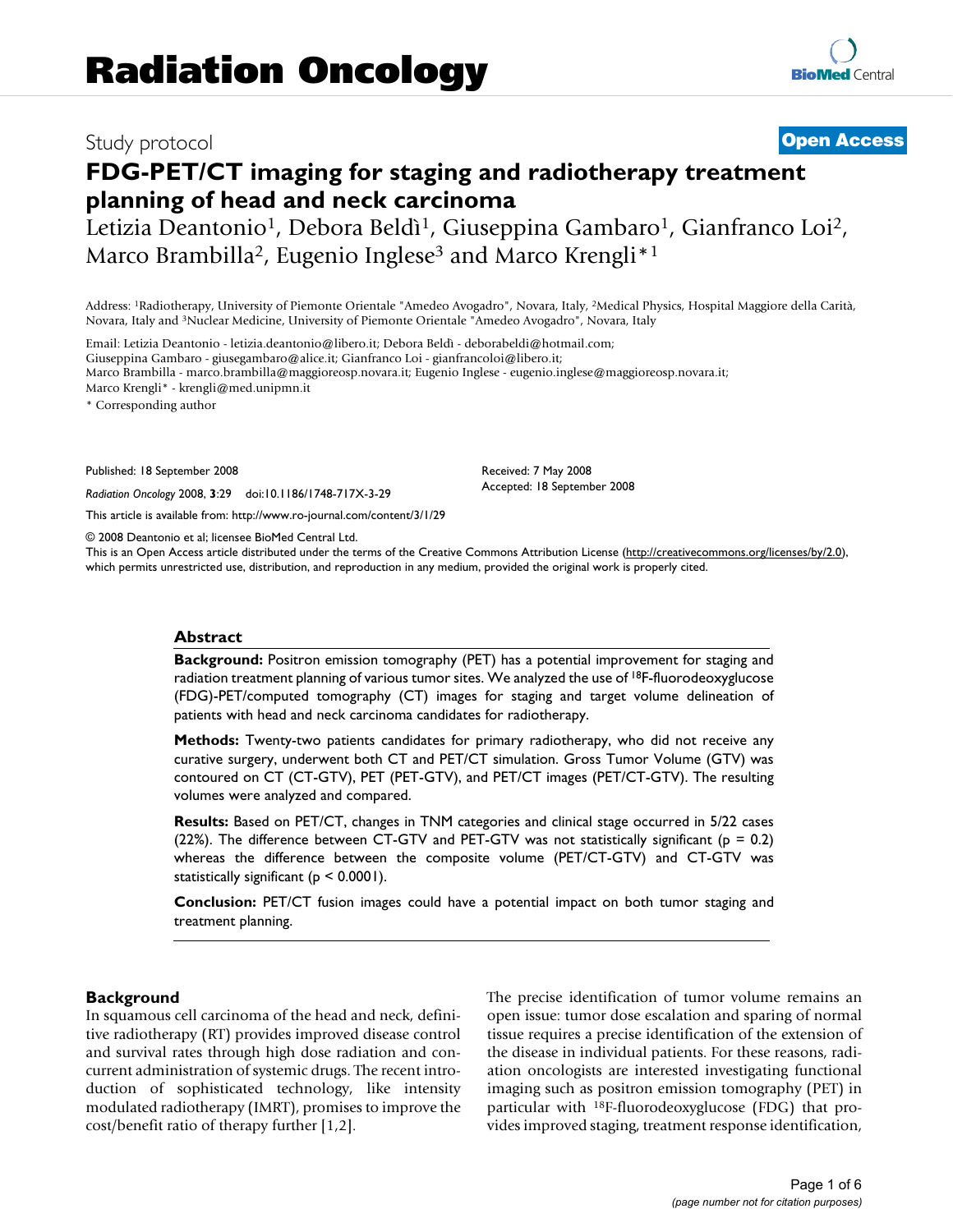and recurrence detection for a wide range of solid cancers [3[,4\]](#page-5-0), including head and neck carcinoma [5,6]. FDG-PET, however, requires careful correlation with structural images for precise tumor localization because of lack of anatomical information. FDG-PET images can be directly incorporated into CT-based RT planning through a variety of image registration strategies [7,8]. This allows radiation oncologists to use the complementary strengths of functional (PET) and structural imaging (CT) co-registered in a single image set.

The purpose of this study was to investigate the potential impact of using PET/CT image fusion for the management of patients with head and neck carcinoma. Specifically, we analyzed how PET/CT may change the clinical stage and the delineation of gross tumor volume (GTV) for radiation treatment planning.

# **Methods**

### *Patients characteristics*

Twenty-two consecutive patients with primary head and neck carcinoma were selected for radiotherapy after discussion in multidisciplinary conference and obtaining informed consent following the rules of our institution. Patients with Karnofsky performance status < 80/100, tumor location in the salivary glands or unknown primary site, evidence of distant metastases at initial staging, and need for surgical procedures were excluded from this study. Clinical characteristics of these patients are summarized in Table 1. All patients underwent routine workup including clinical examination, fiber-endoscopy, contrastenhanced CT of the head and neck district, chest X-rays, and liver ultrasound (US). The clinical stage was defined according to the 2002 American Joint Committee on Cancer-International Union Against Cancer (AJCC-UICC) classification [9]. No patients were candidates for curative surgery. Fifteen patients were candidates for combined radiotherapy and platinum-based chemotherapy and 7 patients for radiotherapy alone.

#### *Image acquisition and fusion*

All patients underwent routine CT simulation in supine position, immobilized with head-rest and customized thermoplastic mask by using the scanner GE Prospeed (General Electric, Milwaukee, WI, USA). The planning volume was scanned from the top of the skull to the midthorax. The CT simulation images were subsequently fused to the hybrid PET/CT images by means of a dedicated radiation treatment planning system (RTPS) image fusion tool (Syntegra, Philips Medical System, Eindhoven, The Netherlands) based on a mutual information algorithm.

PET/CT was performed within 5 working days from the CT simulation scan and after at least 21 days from the

#### **Table 1: Characteristics of study population.**

| Characteristics                                | N.                      |
|------------------------------------------------|-------------------------|
| Patients                                       | 22                      |
| Age (years)                                    |                         |
| Median                                         | 59                      |
| Range                                          | $43 - 76$               |
| Gender                                         |                         |
| Male                                           | 18                      |
| Female                                         | 4                       |
| <b>Tumor subsite</b>                           |                         |
| Oral Cavity                                    | 2                       |
| Oropharynx                                     | 6                       |
| Hypopharynx                                    | 6                       |
| Larynx                                         | $\overline{a}$          |
| Nasopharynx                                    | $\overline{\mathbf{4}}$ |
| Paranasal sinuses                              | $\overline{2}$          |
| Histology                                      |                         |
| Squamous cell                                  | 18                      |
| Undifferentiated                               | 3                       |
| Adenocarcinoma                                 | ı                       |
| Pathologic AJCC stage                          |                         |
| ı                                              | 4                       |
| Ш                                              | 5                       |
| <b>IIB</b>                                     | $\overline{a}$          |
| Ш                                              | 3                       |
| <b>IVA</b>                                     | 7                       |
| <b>IVB</b>                                     | ı                       |
| Pathologic TNM categories                      |                         |
| T1, T2, T2b, T3, T4a N0 M0                     | 13                      |
| T2, T4a N1 M0                                  | 2                       |
| T <sub>2</sub> N <sub>2</sub> a M <sub>0</sub> | I                       |
| T2, T3, T4a N2b M0                             | 5                       |
| T4 N3 M0                                       | ı                       |
|                                                |                         |

Abbreviations: AJCC: American Joint Committee on Cancer; T: tumor extension; N: lymph-nodal disease; M: distant metastasis.

tumor biopsy. In order to assure a reproducible patient setup, the same immobilization device used during CT simulation as well as a flat-panel carbon fiber composite table insert were also used for PET/CT acquisition.

Images were acquired by the Biograph 16 HI-REZ PET/CT scanner (Siemens, Hoffman Estates, IL, USA). The PET component is a high-resolution scanner with a spatial resolution of 4.7 mm and no septa, thus allowing 3D-only acquisitions. The CT component is the Somatom Sensation sixteen-slice CT (Siemens, Hoffman Estates, IL, USA). The CT scanner is used both for attenuation correction of PET data and for localization of FDG uptake in PET images. All patients were advised to fast for at least 6 hours prior to PET/CT examination. After injection of about 5 MBq of FDG per kg of body weight, patients were rested for a period of about 60 minutes in a comfortable chair. Emission images ranging from the proximal femur to the base of the skull were acquired for 2–3 minutes per bed position. Field of view was of 50 cm with a matrix of 512 × 512 pixels for CT and of 128 × 128 for PET. The proc-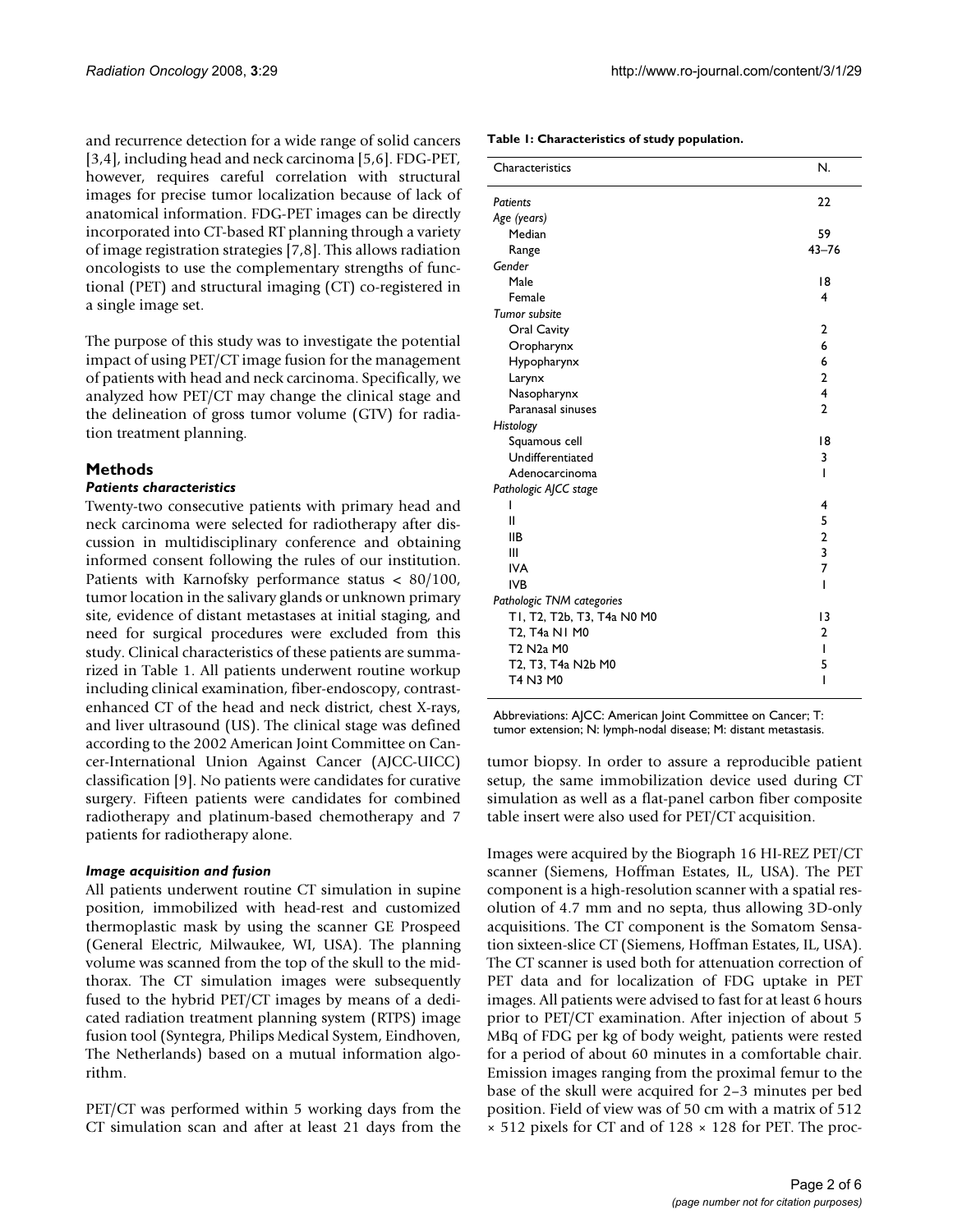essed images were displayed in coronal, transverse, and sagittal plans. After image acquisition, PET/CT data sets were sent to the treatment planning system Pinnacle (Philips, Adac Laboratories, Milpitas, CA, USA) through local network.

#### *Tumor staging and target volume delineation*

The clinical staging was analyzed by comparing the PET/ CT with the CT alone findings. For PET image interpretation, a focal FDG uptake was considered as positive when the activity was significantly above the expected background and could not be explained by a normal structure. A fixed image intensity threshold method (40% of maximum intensity) was used to outline the PET-GTV for the primary tumor and the involved nodal sites [10].

The target volumes were outlined by two radiation oncologists with specific experience in head and neck tumors management according to the guidelines of the International Commission on Radiation Units and Measurements Report 62 [11]. They were not blinded to each other and outlined together the contours achieving a final consensus. GTVs were contoured on CT images obtaining CT-GTV, PET (PET-GTV), and PET/CT images (PET/CT-GTV). The PET/CT-GTV included both PET and CT information. The clinical target volume (CTV), for treatment purpose, was identified as the PET/CT-GTV with an additional 5 mm margin and included also the regional lymph nodes. The planning target volume (PTV) was subsequently semi-automatically outlined giving an additional 5 mm margin to the CTV.

For clinical purposes, we always considered the PET image as an additional information to CT image either for tumor staging or for target contouring for treatment planning.

#### *Statistical analysis*

The difference between PET-GTV and CT-GTV and between PET/CT-GTV and CT-GTV were analyzed by Wilcoxon signed rank test. A *p* value of less than 0.05 was considered to be statistically significant. Data were reported as mean ± 95% confidence interval.

The following additional volumes were considered for the statistical analysis (Figure 1):

-the volume identified by PET but not by CT (PEToutCT),

-the volume identified by CT but not by PET (CToutPET),

-the common volume of CT and PET (CT&PET).



#### Figure 1

**The diagram shows the volumes identified after fusion of CT and PET images**. "PET/CT-GTV" is the composite volume of PET and CT; "PEToutCT" is the volume identified by PET but not by CT; "CToutPET" is the volume identified by CT but not by PET; "CT&PET" is the common volume of PET and CT.

# **Results**

#### *Tumor staging*

PET/CT imaging lead to a change in the TNM categories and in the clinical stage in 5/22 (22%) cases compared to CT alone (Table 2). T-stage changed in 3 of 22 (14%) and N-stage in 2 of 22 cases (10%) N0 at CT. In one of these cases (case 3 in Table 2), the PET/CT finding was confirmed by fine needle agobiopsy (FNA). This patient was affected by squamous cell carcinoma of the left hypopharyngeal wall with 1 cm in diameter lymph node in the left level II had intense FDG uptake suggestive for nodal involvement with potential upstaging from N0 to N1. In such a case, biopsy did not find the presence of tumor cells and the patient was considered as N0. In another case of hypopharyngeal cancer (case 5 in Table 2), a lymph node in the mediastinum, suggestive for metastatic disease, although not confirmed with biopsy by mediastinoscopy because of medical contraindications for general

|                 | Table 2: Change of clinical stage related to PET/CT in 5/22 |  |  |  |  |
|-----------------|-------------------------------------------------------------|--|--|--|--|
| patients (22%). |                                                             |  |  |  |  |

| Case N.       | Site        | CT stage                                     | PET/CT stage                               |
|---------------|-------------|----------------------------------------------|--------------------------------------------|
|               | Oropharynx  | TIN0M0<br>Stage I                            | <b>T2 N0 M0</b><br>Stage II                |
| $\mathcal{P}$ | Nasopharynx | T3 N2b M0                                    | T4 N2b M0                                  |
| 3             | Hypopharynx | Stage III<br>TIN0M0                          | <b>Stage IVA</b><br>TI NI MO               |
|               |             | Stage I                                      | <b>Stage III</b>                           |
| 4             | Hypopharynx | T <sub>2</sub> N <sub>0</sub> M <sub>0</sub> | <b>T2 N1 M0</b>                            |
| 5             | Hypopharynx | Stage II<br>T3 N2b M0<br>Stage IVA           | Stage III<br>T4 N2b MI<br><b>Stage IVC</b> |

*Abbreviations*:

CT: computed -tomography;

PET/CT: positron emission tomography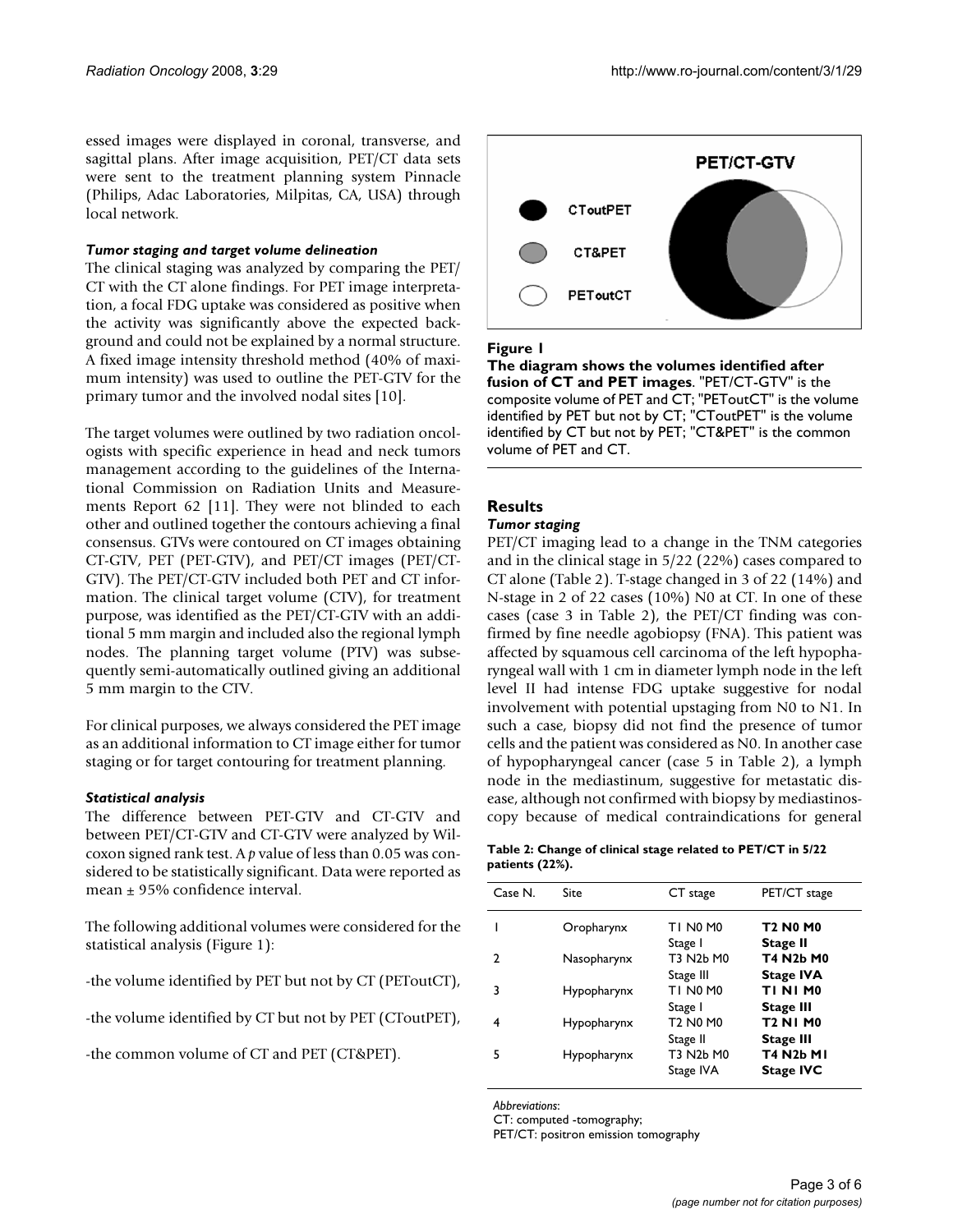anesthesia, was detected by PET/CT. In this case, the clinical stage changed from M0 to M1 and consequently the treatment intent from curative to palliative. This patient received radiotherapy combined with chemotherapy and died with intra-thoracic and liver metastases 8 months later.

#### *Target volumes*

As for the volume delineation, PET-GTV was smaller than CT-GTV (17.2 cc, with a standard deviation of 16.8 cc vs. 20.0 cc, with a standard deviation of 17.8 cc) with a mean difference of 2.8 cc, that was not statistically significant (p  $= 0.2$ ). However, PET/CT-GTV (26 cc), that was used for clinical purposes, was significantly greater than CT-GTV ( $p < 0.0001$ ). These volumes had a mean difference of 6 cc (Figure 2). The analyzed volumes for all patients are reported in Table 3.

The mean and range values of the additional volumes analyzed to compare PET/CT and CT alone are reported in Table 4 and Figure 1. In particular, the mean PEToutCT volume was 27% of the mean CT-GTV and resulted  $\geq$ 10%, i.e. 2 cc, larger than the mean CT-GTV in 13/22 patients (59%).



#### Figure 2

**Axial FDG-PET/CT image of a patient with nasopharyngeal undifferentiated carcinoma**. The computed tomography gross tumor volume (CT-GTV) and the positron emission tomography (PET)-GTV are highlighted with red and light blue contours, respectively. For treatment purposes both findings were taken into account.

**Table 3: Volumes (cc) identified by CT and PET in every single case.**

| Patients     | <b>Subsites</b> | CT-GTV | PET-GTV | PET/CT-GTV |
|--------------|-----------------|--------|---------|------------|
| ı            | Nasopharynx     | 17.7   | 30.3    | 36.5       |
| $\mathbf{2}$ | Oral Cavity     | 65.9   | 49.0    | 78.7       |
| 3            | Oral Cavity     | 16.1   | 22.2    | 25.1       |
| 4            | Oropharyx       | 52.5   | 34.1    | 60.2       |
| 5            | Hypopharynx     | 5.4    | 1.7     | 5.4        |
| 6            | Hypopharynx     | 45.5   | 46.3    | 64.2       |
| 7            | Hypopharynx     | 8.7    | 12.1    | 13.5       |
| 8            | Oropharynx      | 35.3   | 20.1    | 36.1       |
| 9            | Nasopharynx     | 6.3    | 3.5     | 6.4        |
| 10           | Paranasal sinus | 17.4   | 8.0     | 17.8       |
| П            | Oropharynx      | 2.1    | 4.5     | 5.3        |
| 12           | Larynx          | 9.8    | 1.7     | 9.8        |
| 13           | Nasopharynx     | 37.0   | 57.8    | 60.3       |
| 4            | Oropharynx      | 6.0    | 2.6     | 6.2        |
| 15           | Oropharynx      | 28.9   | 11.2    | 29.4       |
| 16           | Oropharynx      | 6.5    | 17.3    | 19.8       |
| 17           | Hypopharynx     | 13.4   | 4.7     | 13.9       |
| 18           | Hypopharynx     | 1.3    | 4.0     | 5.0        |
| 19           | Nasopharynx     | 17.8   | 15.2    | 20.3       |
| 20           | Paranasal Sinus | 40.8   | 34.7    | 61.8       |
| 21           | Hypopharynx     | 7.1    | 8.9     | 11.9       |
| 22           | Larynx          | 19.5   | 6.5     | 19.5       |

# **Discussion**

The use of FDG-PET/CT prior to treatment has gained interest in the radiation oncology community in relation to a potential improvement of tumor staging, optimization of treatment strategy, and better delineation of target volume[12].

The advantage of PET/CT fusion has been already reported for staging and RT planning of non-small cell lung cancer in a number of literature studies [13] and preliminary data on the role of PET/CT fusion are available for other tumor locations such as esophagus, rectum, anal canal, and pancreas [14-16].

Recent results in a limited number of studies are available about the role of PET/CT imaging for staging and RT treat-

| Table 4: Volumes (cc) identified after fusion of PET and CT |  |  |
|-------------------------------------------------------------|--|--|
| images.                                                     |  |  |

| Volumes         | Mean | Range        | Confidence Interval |
|-----------------|------|--------------|---------------------|
|                 |      |              |                     |
| PET/CT-GTV      | 26.0 | $5.0 - 78.7$ | $15.9 - 36.2$       |
| PEToutCT        | 5.5  | $0.0 - 21.2$ | $2.4 - 8.7$         |
| <b>CToutPFT</b> | 8. I | $0.7 - 28.0$ | $4.4 - 11.8$        |
| CT&PFT          | 112  | $0.4 - 36.2$ | $6.2 - 16.2$        |

Abbreviations: PET/CT-GTV: the composite volume between PET and CT; PEToutCT: the volume identified by PET but not by CT; CToutPET: the volume identified by CT but not by PET; CT&PET: the common volume of the two image modalities (CT and PET).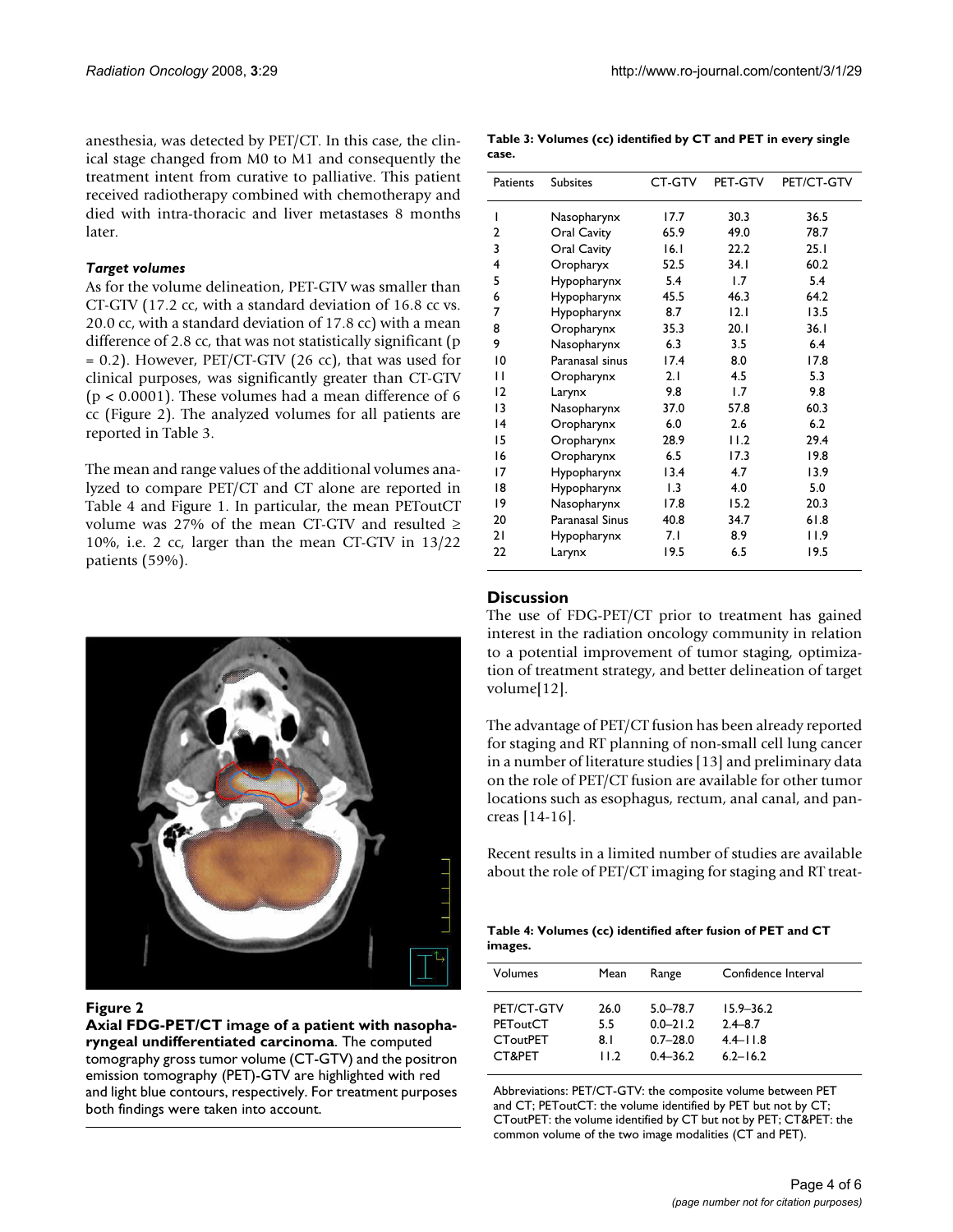ment planning also of patients with head and neck carcinoma [17-20].

In our experience, the primary tumor was identified by PET/CT in all 22 patients with a change for both TNM categories and clinical stage in 22% of them. Similar results were reported by Koshy and Paulino [21]. In their study, they enrolled 36 patients and found that PET/CT fusion altered the TNM categories in 38% and the clinical stage in 14% of the patients. Also in a recent study published by Wang et al. [22], the CT-based staging was changed by PET/CT in 16/28 cases (57%).

In the second part of our study, we evaluated how PET/CT may influence the delineation of GTV considering the PET information as additional to that of CT. In our experience, the tumor volume identified by PET only was smaller than CT-GTV but the co-registration of PET and CT images allowed the identification of a potentially greater GTV, used for clinical purposes, similarly to what observed by Schwartz et al. [2] in 19 patients. In our series, the PET-GTV was smaller than the CT-GTV but the difference (2.8 cc) was not statistically significant ( $p = 0.2$ ), whereas Heron et al. [18] found a significant decrease ( $p = 0.002$ ) of PET-based GTV compared to CT-based GTV with a median difference of 22.3 cc in a group of 21 patients. Similarly, Paulino et al. [23] observed that PET-GTV was smaller in 75% of 40 patients, with a median difference between CT-GTV and PET-GTV of 16.9 cc. The finding of CT-GTV larger than PET-GTV in our as well as in other published series may be related to areas of necrosis inside the tumor identified by CT but not by PET because of lack of FDG uptake of the necrotic tissue.

A possible criticism to most of these studies, including the present one, is the uncertain correlation of the PET/CT findings with the real tumor extension that can only be precisely assessed on the surgical specimen. In our study, only 1 case had a cytological correlation: PET/CT overestimated the lymph nodal tumor extension. The correlation between tumor delineation on PET compared to pathology was investigated by Halpern et al. [24] who compared FDG-PET/CT image fusion with histopathology on 49 patients. A patient-by-patient analysis yielded a sensibility of 88%, a specificity of 78%, and an accuracy of 86% for PET/CT compared to pathology. In another study, Daisne et al. [25] compared the GTV identified by PET/CT with the pathology specimen of 9 patients affected by head and neck carcinoma. The investigators observed that the GTV delineated on the pathology specimen was in average smaller than that identified by PET/CT. In particular, PET/ CT underestimated part of the macroscopic tumor extension in the mucosa of the contralateral larynx but, on the other hand, overestimated the infiltration of the cartilage,

the extra laryngeal and pre-epiglottic space, and the thyroid gland.

In the article of Daisne et al. [25], the average GTV identified only by PET corresponded to 14% of the GTV contoured from CT images for oropharyngeal and to 13% for laryngeal and hypopharyngeal tumor locations. In our study, such value was as high as 27%. This fact should be carefully taken into consideration because the inclusion of this mismatched volume in the target volume could reduce the incidence of geographical missing. This additional volume identified only by PET may have an even greater importance when using highly conformal techniques like intensity modulated radiation therapy (IMRT), stereotactic radiotherapy, and charged particle therapy.

A relevant still open issue is the consistency of target delineation on PET images. In the available literature, GTV contouring with FDG-PET has varied, but has typically been based on standard uptake value (SUV). In the present study, we adopted the 40% of the SUV similarly to what proposed by other authors for lung and also head and neck tumors [10,26,27].

# **Conclusion**

The present study shows that FDG-PET/CT images for primary head and neck carcinoma had a potential impact on both tumor staging and treatment planning. A clinical stage variation was observed in 22% of cases and a significant greater GTV was detected thanks to PET/CT images. Based on our data as well as the other literature results, the future scenario of imaging for radiotherapy of head and neck tumors may include the use of functional imaging such as FDG-PET/CT with the aim to characterize the biological features of the tumor and optimize the use of highly conformal and biologically effective radiation treatment.

# **Competing interests**

The authors declare that they have no competing interests.

# **Authors' contributions**

LD is the study coordinator, participated in the development of the study and drafted the manuscript. GL worked on analysis of data, DB, GG, EI and MB participated in the design of the study and are involved in continuing optimization. MK is the study chairman, developed the design of the study, is involved in continuing optimization and helped to draft the manuscript. All authors read and approved the final manuscript.

# **Acknowledgements**

This work was supported by a grant from the Piedmont Region, Italy in the frame of "Ricerca Sanitaria Finalizzata 2007"